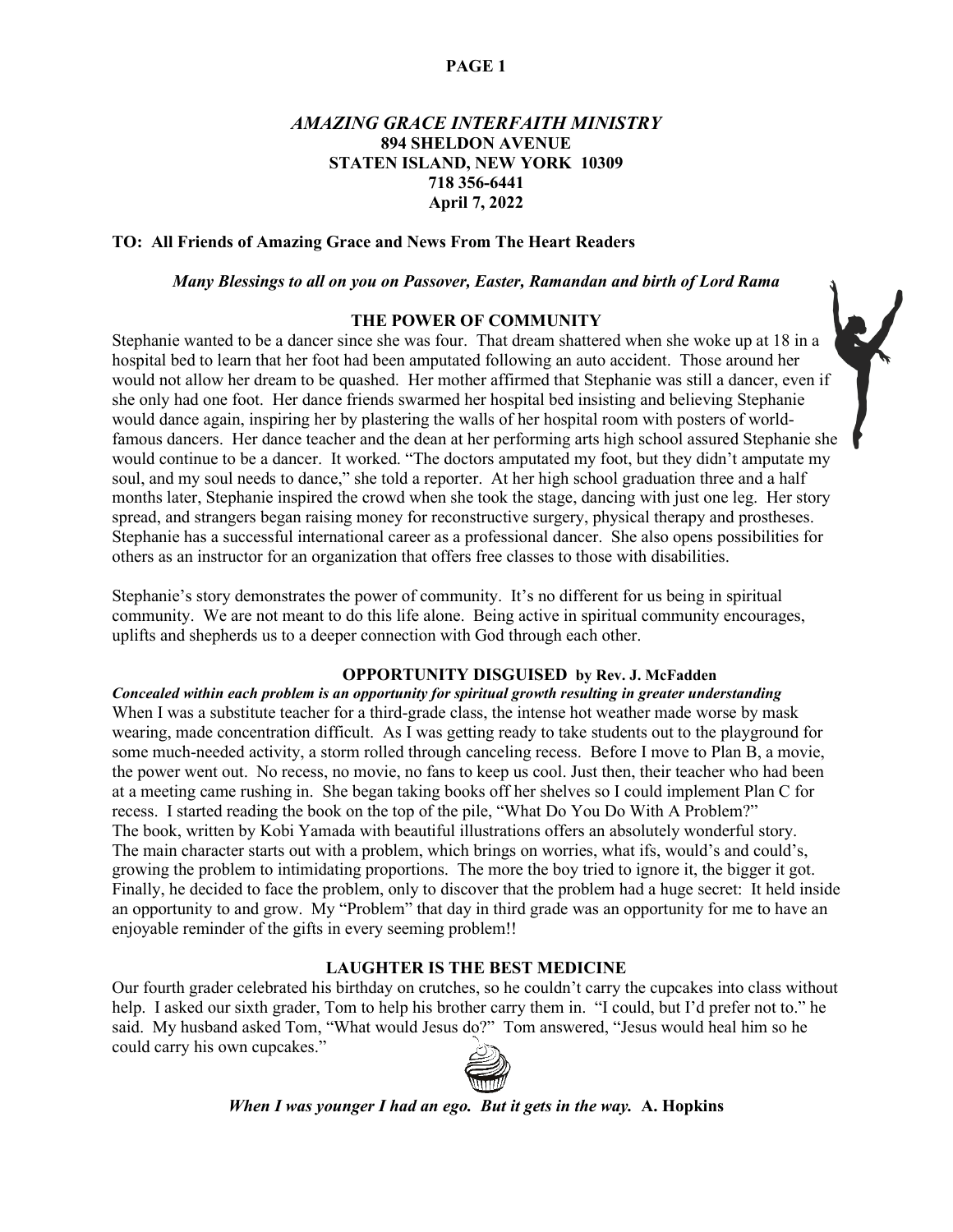# **ORDER IN THE UNIVERSE**

Mimi experienced every mother's nightmare, when her daughter, Sally, died at age 18 after falling off a cliff in Switzerland. At age 10 Sally had written a message, placed it in a green plastic ginger ale bottle and tossed it into the waters off Long Island. The message was a simply quite from her favorite movie "Bill and Ted's Excellent Adventure": "Be excellent to yourself, dude!" A dozen years later after Superstorm Sandy devastated the Northeast, Patchogue Parks Department employees found the bottle during cleanup efforts. They called the phone number included with the note and left a voicemail. Mimi called back crying. The message was indeed from her daughter and Mimi took it as a sign that Sally was letting her know not to worry. Amazing that in just over eight years the bottle had traveled only a mile or two from where Sally tossed it into the sea. And Sally included her phone number so the note could make its way to her mother. When things do not look orderly, we can remember there is order in the universe because God created it.

#### **GIVING & RECEIVING**

The Indian Choctaw Nation saw more than its fair share of hardship, having suffered the Trail of Tears and a forced relocation to Oklahoma. But when they heard about thousands of people dy9ng in Ireland during the great potato famine in 1847, they set aside their own struggles and opted for compassion. They poled their money and sent \$170 worth about \$5,581 in today's dollars to Ireland. The Irish never forgot the Native Americans' generosity and the two peoples, more than 4,000 miles apart and separated by the Atlantic Ocean, bonded. When the Navajo and Hopi Nations were hit hard during the COVID-19 pandemic, with the highest per-capita infection rate after New York and New Jersey, the Irish responded in force. They donated to a fund with a \$5million goal that would help supply food, water and medical supplies to the Native Americans. The Irish poured out the same compassion to the Navajo and Hopi that the Native Americans of the 19<sup>th</sup> century demonstrated for the Irish. This story beautifully illustrated Luke 6:38: "Give, and it shall be given unto you," Or, as the old adage goes, "You reap what you sow."

# **JUMP INTO THE FLOW OF GOODNESS BY Rev. C. Sorensen**

This Easter season, it seems appropriate to reflect on Jesus' comment to the thief on the cross next to him "Today you shall be with me in paradise." It doesn't say tomorrow, the next day or the following week If you feel you are out of sync somehow you are not with the life current of today. To get back in all you have to do us surrender the practices you are holding onto that are keeping you from your greater good. Today is the day! Ernest Holmes says, "God can do *for* us only what He can do *through* us." Through us is movement, circulation is life. Circulation is good for your body. It's good for the environment and good for your world. Movement keeps the system healthy as well as blessing those it comes in contact with.. It is important to get into the flow by placing what you know into action. Cast you bread upon the waters and it will return. It is pretty simple, but we tend to make it complicated. We must get into the game of life in order to play. Don't regret yesterday. The current is here now and moving through you today. Regret of yesterday or fear for tomorrow creates contraction. Abundance is expansion constriction comes from fear, and that cuts down the flow. Feeling like you can't, shouldn't or it's impossible is what keeps you on the sidelines watching others play the game. The game of life is a game of boomerangs. Our thoughts, deeds and words return to us sooner or later. A whole new day awaits you that has always been available to you- ante up, jump in and get moving!!

### **MORE LAUGHTER**

Concerned that he might have put on a few pounds, my husband exited the bathroom And asked, "Do you think my chin is getting fat?" I smiled lovingly and replied, "Which one?"

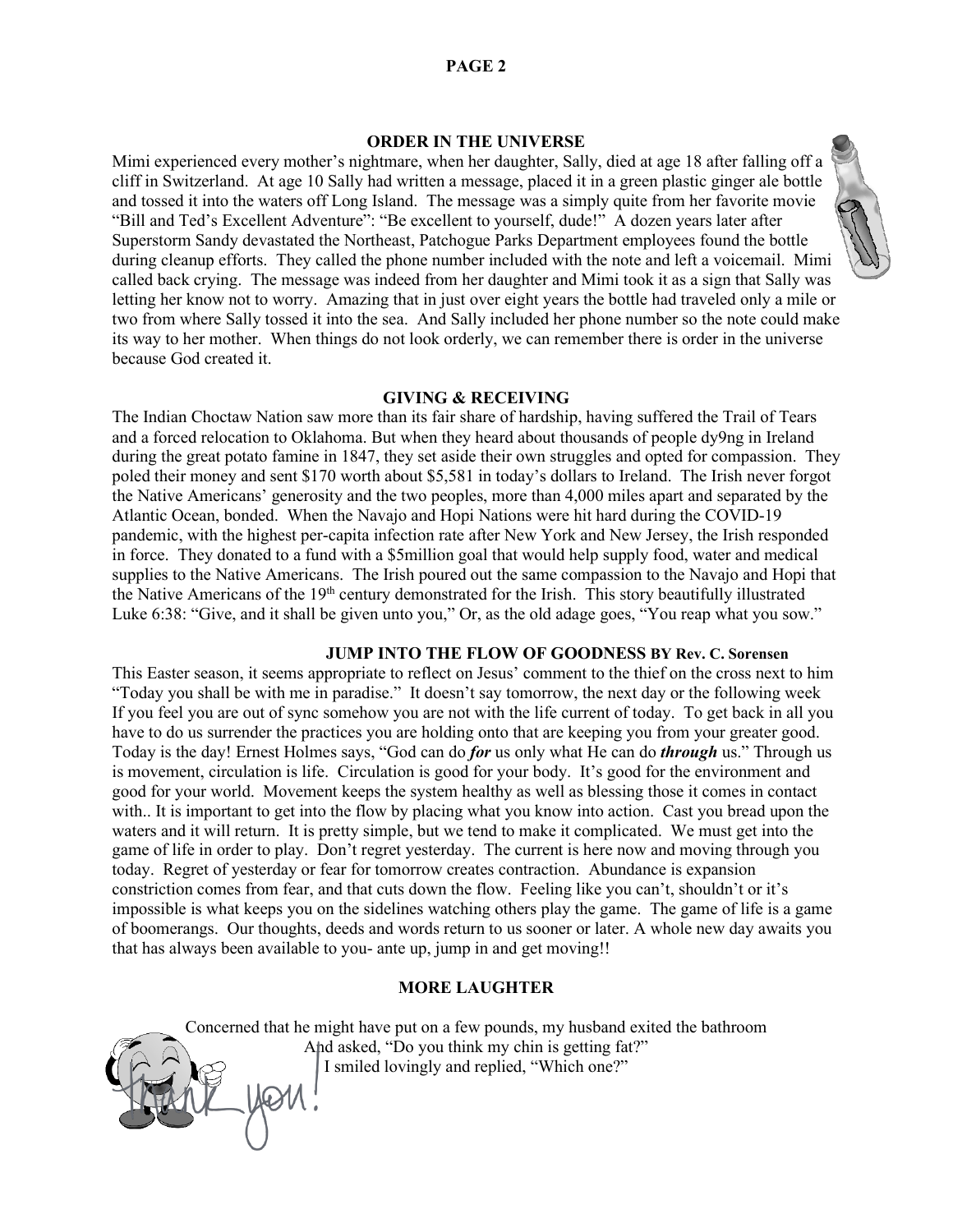# *AMAZING GRACE INTERFAITH MINISTRY*

Many thanks to all of you who contributed to the give-a-way on Saturday, April 2<sup>nd</sup>. We had 45 Families with 120 children registered. We gave Easter Baskets donated by the Daughters of Charity at St. Clare's Catholic Church, arts & crafts to take home to the children and large bags of food (Pasta, Mac & Cheese, tuna, soup, lunch items etc) and a \$50 Target gift card to each family. None of this could happen without YOU. This is YOUR outreach; this is YOUR Ministry. Those who give will receive, but we don't do this to receive. We do this for the love of God and his children. Remember Jesus said, "Whatever you do for these little ones you do for me."

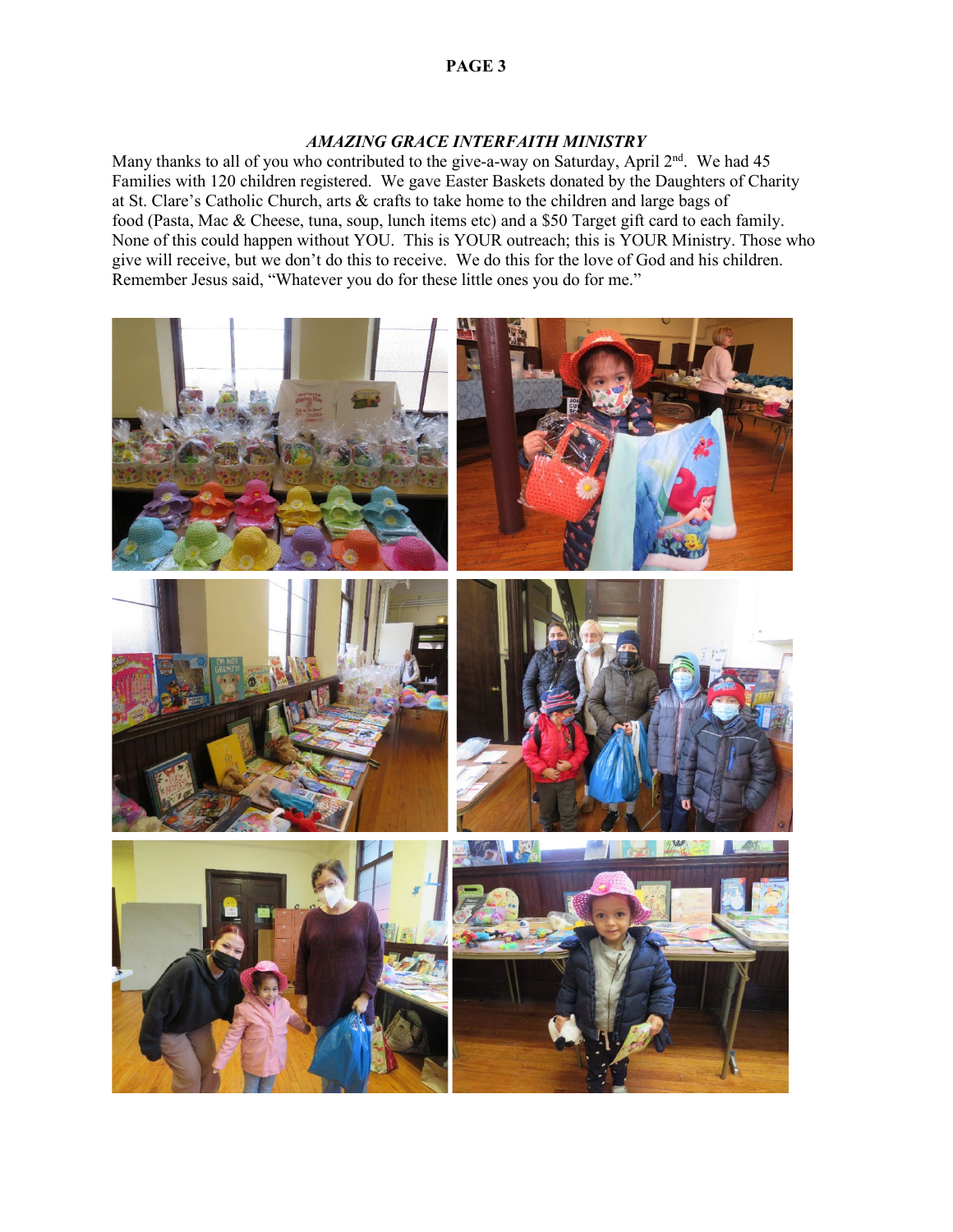

Thank you to all volunteers Magen, Jamina, Tina, Roxanne, Gina, Joie, Raphael, Jean and Blanny You are all angels from Heaven. Blessing on all of the Readers of News From The Heart who donate Ruth & Matt Dugan, Gregg Sheridan, Alice Sabatino, Fran & Dick, Gina, Jerrie, Cheryl, Morgan Carol and Ken Jacob, Mona & Vin Zaloom, Gale LaForge, Carol Nelson, Nikki Sprague and so many more…God Bless all of you!!

We are collecting shampoo/conditioner, toothbrushes/toothpaste, lunch items etc. for distribution on Saturday, May 7. We will have a gift bag for each child to give their Mom on Mother's Day with earrings, lavender lotion and perfume donated by Lee Kramer. Rev. Francine use her gift of great decorating to put the gift bags together. If you would like to donate, please make the donation out to Amazing Grace Interfaith Ministry not the Amazing Kids Connection and mail to the above address Attn Rev. Mary Hansen. We are enclosing some pictures of the April Event with the children.

Please pray for Pat Martino who is still undergoing chemo. Morgan, Adam and Anwen safe trip Roxanne and Martha Hansen for healing. For Gladys and Ralph and Ralph's Mom. Joie's Mom and Raphael's son for peace. Susan and Ralph Lambert dealing with dementia. Warren recovering surgery Rosalie, Pam and her daughter, Lucille and Tom for good health. For Dr. Jerri and her family for comfort on the death of her sister, Muriel. For Derin Hansen graduating college may he find doors opening for his good. Prayers for Sr. Michael and the Presentation nuns. Thank you God for my Magen who does all the work for the Ministry. Prayers for Bobby Bulger an old friend and our good friend Monsignor Joseph Murphy who loved the Amazing Kids Connection.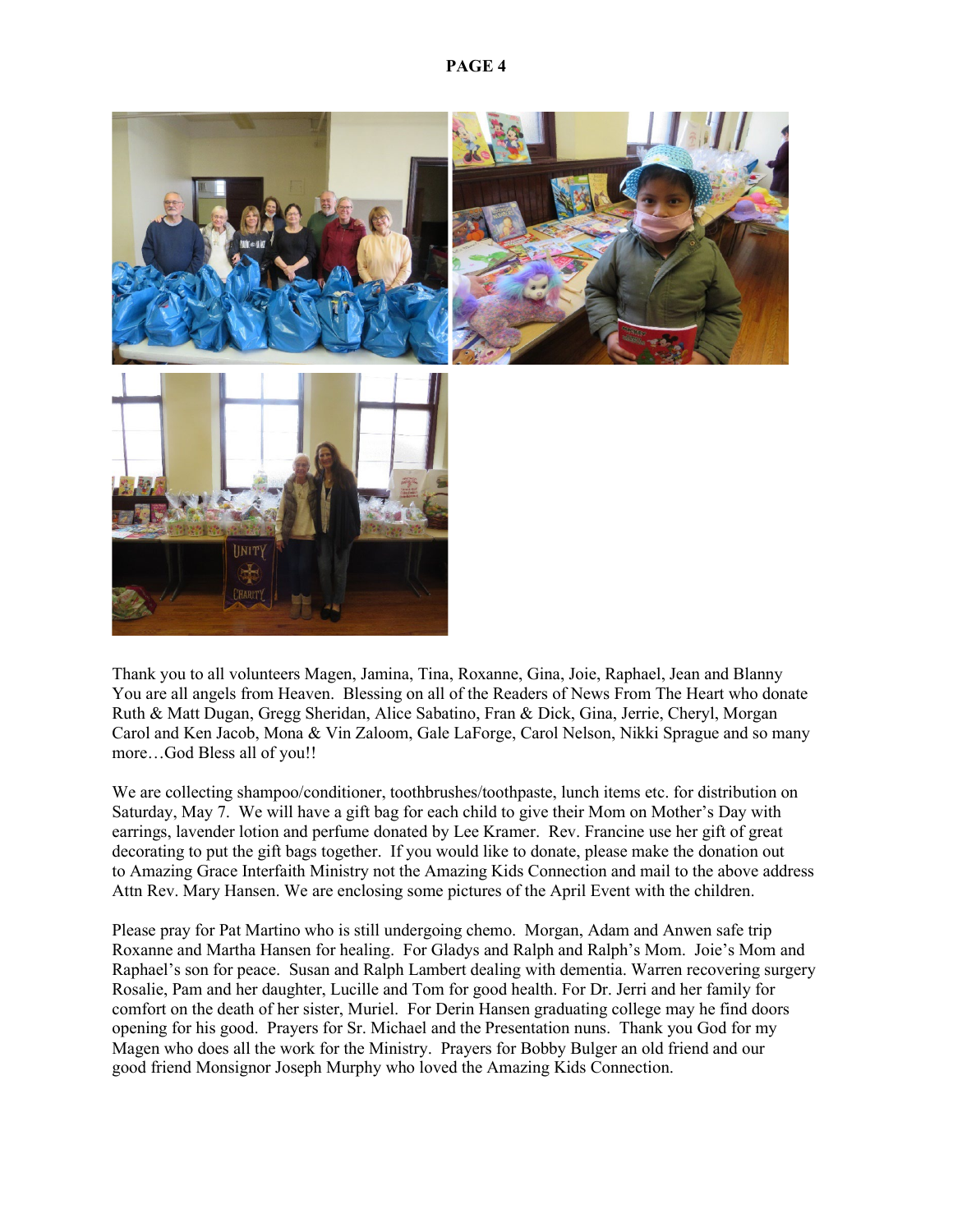# **LET GOD BE YOUR HANDS!! Let God be in Your hands when you touch your neighbor. Let God be in your eyes when you see the dawn. Let God be in your heart when you daily labor. Let God be in your feet when the was seems long. Let God be there in the mists of the day's beginning Let God be there when the twilight's dew Let God be in your losses and your winnings Let God guide your life…. He can do it better than you. By Earlyne Chaney 1987 \***

# **A CHILD OF GOD**

My wife, grandson and I had been shopping and were about to leave for home. Nearby, an older man was waving a sign,"Navy Vet. Will dance for food." I intended to ignore him and drive on, but my 16-yearold grandson stopped me. He said, "Papa, the man is hungry, we need to buy him lunch." I sometimes ignore people holding similar signs because I question their sincerity. My grandson reminded me of a reading from Matthew. "Truly, as you do for one of the least of these, you do for me." It did not matter if the man was a veteran, or willing to dance, or even if his need was sincere. He was a child of God who was hungry. We purchased lunch for the man who blessed us as he received the food. As I received his blessing, I know that I had learned a valuable lesson.

*Oh God forgive us when we dismiss the needs of others. Thank you for the people who remind us to offer when we can to help those in need. Amen*.

# **YES YOU CAN !**

What if at age 46 you were burned beyond recognition in a motorcycle accident and 4 years later were paralyzed from the waist down in an airplane crash? Can you imagine yourself becoming a millionaire, respected speaker, a happy newlywed and successful business person? Can you see yourself going white water rafting? Sky diving? Running for political office?

W. Mitchell has done all these and more AFTER two accidents left his face a quilt of multicolored skin grafts, hands fingerless and legs thin a motionless in a wheelchair. The 16 surgeries Mitchell endured after the motorcycle accident burned more than 65 percent of his body, left him unable to pick up a fork, dial a phone or go to the bathroom without help. But Mitchell, a former Marine, never believed he was defeated. "I am in charge of my own spaceship," he said. "It's my up, my down I could choose to see this as a setback or starting point." Six months later he was piloting a plane again. He teamed up with two friends and co-founded a wood burning stove company that grew into be Vermont's second largest.

Four years after the motorcycle accident the plane Mitchell was piloting crashed on the runway during takeoff, crushing Mitchell's thoracic vertebra and permanently paralyzing him from the waist down. "I wondered what the hell was happening to me. What did I do to deserve this? Mitchell worked day and night to regain as much independence as possible. He was elected Mayor of Butte, Colorado, to save the town from mineral mining that would ruin its beauty and environment. Mitchell later ran for Congress, turning his odd appearance into an asset with slogans such as, "Not Just Another Pretty Face." Despite his chocking looks and challenger, Mitchell began white water rafting, fell in love, and married, earned a master's degree in public administration, and continued flying, and public speaking.

Mitchell's unshakable Positive Mental Attitude earned him appearances of the "Today Show" and "Good Morning America" as well as feature articles in Parade, Time, The New York Times, and other publications. "Before I was paralyzed, there were 10,000 things I could do," Mitchell says. "Now there are 9,000. I can either dwell on the 1,000 I lost or focus on the 9.000 I have left. I tell people that I have had two big bumps in my life. If I have chosen not to use them as an excuse to quit, then maybe some of